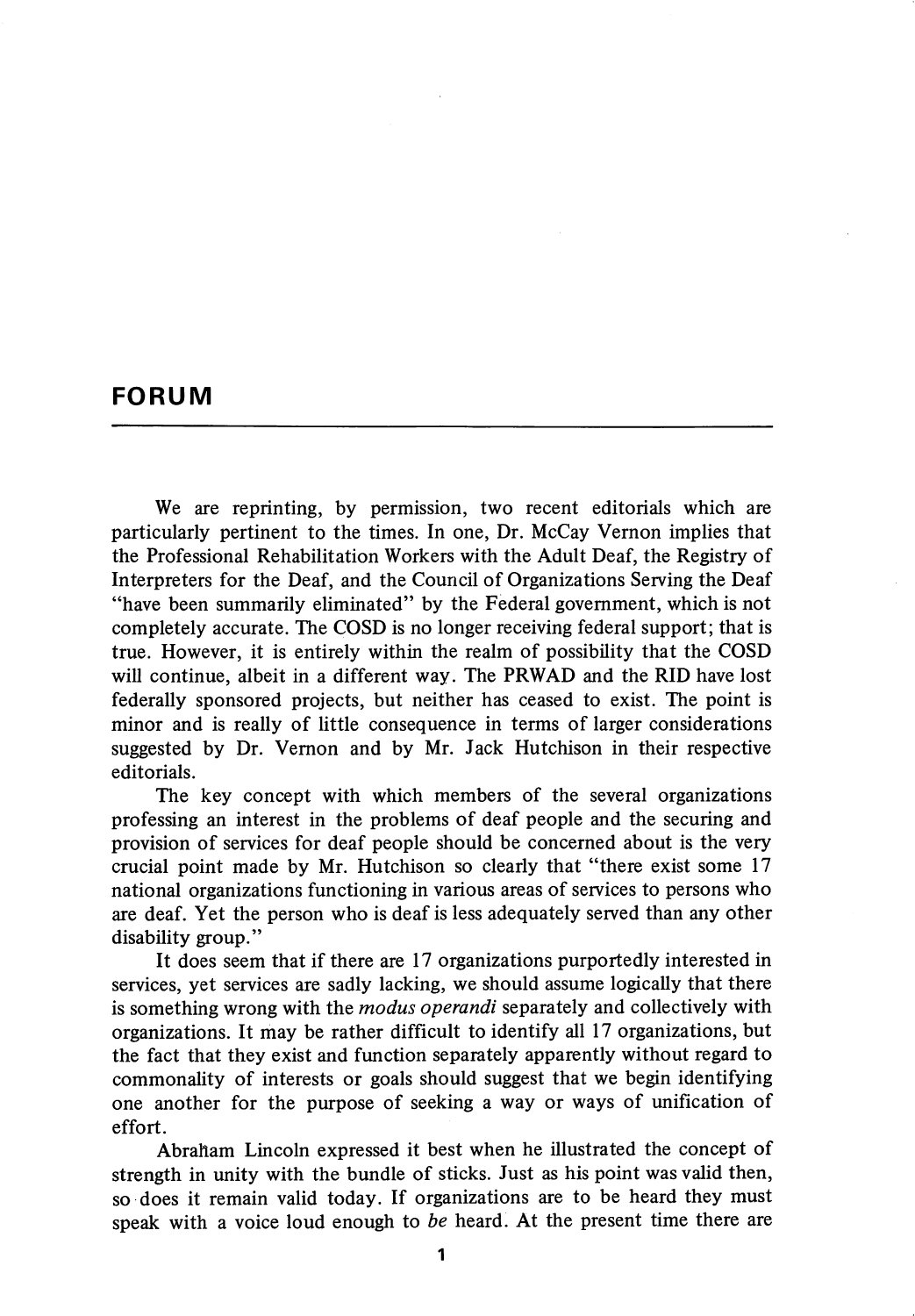too many "voices", and each one not much more than a whisper. With unity the several whispers which cannot be heard, could swell to a shout. And these are days when we have to "roar like a lion."

We recall an editorial we published in the May 1973 issue of the Newsletter in which we suggested that it was high time to call a Congress for the purpose of unifying the efforts of the several key organizations which exist to serve deaf people. We were thinking more, at that time, about harmonizing our objectives than about political effectiveness. However, now that Dr. Vemon and Mr. Hutchion have raised the point, we believe that a coordinated effort to effect the kind of support that rehabilitation of the deaf requires should now receive top priority. Perhaps we can deal with the alignment of objectives at the same time. One thing seems certain  $-$  if we are to combat whimsical treatment by public agencies we must be able to speak with a collective voice.

With this thought in mind, we urge you to read and ponder the editorials reprinted herein: on the one hand, the emphasis of too many weak voices (Mr. Hutchison) and on the other, the loss of vital support monies affecting the delivery (non-delivery) of services to deaf people (Dr. Vemon).

## H.E.W. DEVASTATES DEAFNESS

Twenty-five years of work in rehabilitation of the deaf is being wiped out with elimination of many federal programs. Highly successful projects, such as Professional Rehabilitation Workers with the Adult Deaf which involved deaf consumers in leadership roles, have been summarily eliminated with no explanation. The Registry of Interpreters and the Council of Organizations Serving the Deaf have met similar fates. There is no knowledge of who made the decisions or why.

It is especially sad that in an area such as deafness, where for years there had been a dearth of services, certain embryonic programs have been arbitrarily wiped out. The work in mental health which served young deaf children and their families through the Langley-Porter Neuropsychiatric Institute had changed the entire picture for deaf youth and their parents in Califomia. Yet funding was pulled out despite appeals from all over the nation. The few services which have survived, such as Terry O'Rourke's Communicative Skills Program and Dr. Ray Jones' Leadership Training Program in Deafness, do so on token budgets.

A country which ceases to invest in its major asset, people, has assumed a self-destructive policy. Business principles of profit and loss do not generalize to a government agency such as H.E.W. which is responsible for human services. Whereas, the Edsel car could be eliminated by Ford Motor Company because it ceased to be profitable, the wholesale eradication of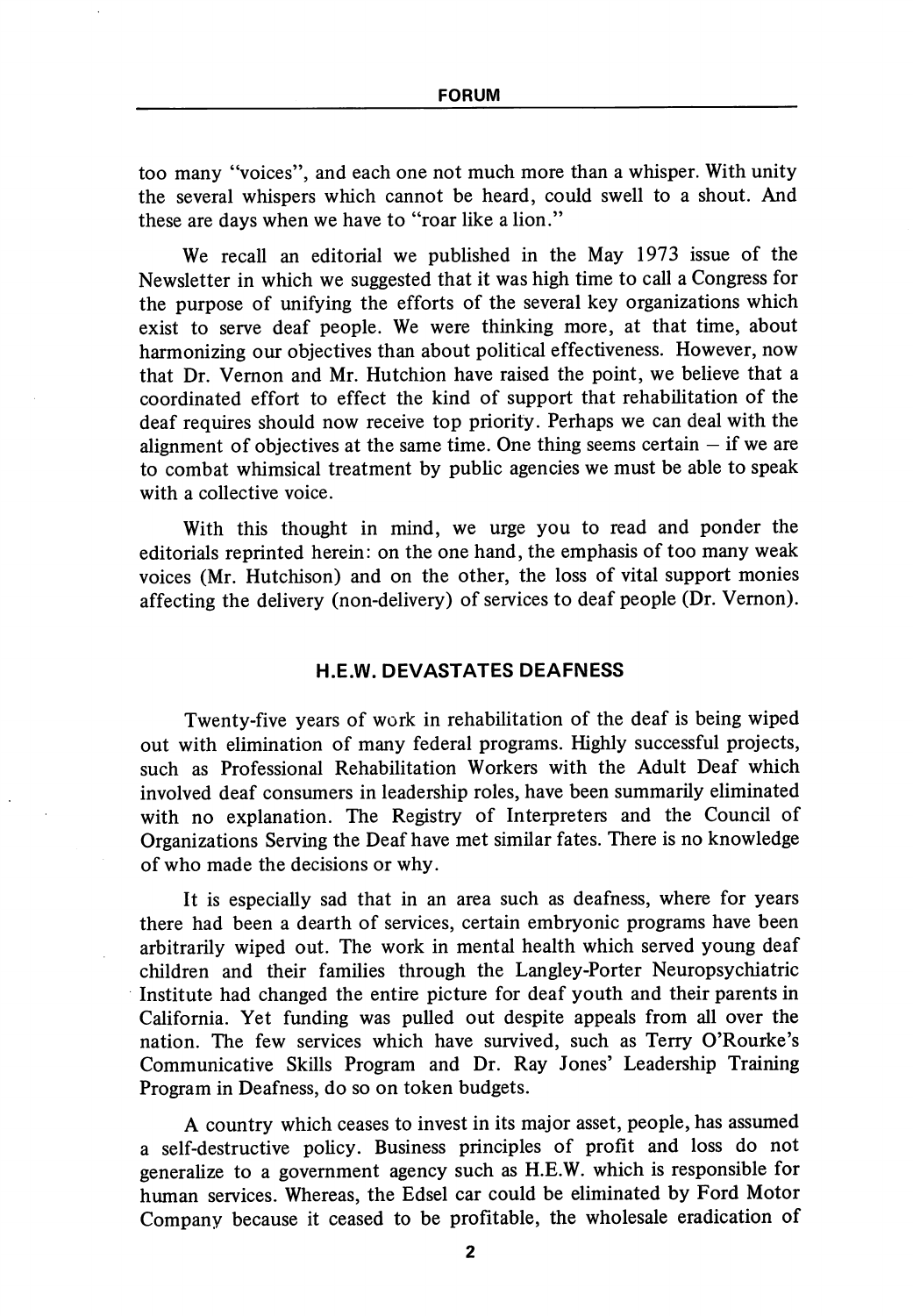already minimal services to deaf people simply denies these individuals a fair chance to survive economically and to make a contribution to our society. It does not eliminate deaf people or their needs.

Two successes of programs which have been slashed or eliminated completed their doctoral degrees recently. Dr. Allan Sussman and Dr. Victor Galloway, prelingually deafened men now making major contributions to the field of deafness, are examples of the dividend paid by the kind of services H.E.W. has devastated. Taking Dr. Sussman as a case in point: here was a man working as a printer until H.E.W. established the New York University Research and Training Center which made it possible for bright deaf people to go to graduate school. Dr. Sussman has pioneered mental health services in New York City which reach deaf mental patients with whom no hearing psychologist or psychiatrist could ever learn to communicate. Both he and Dr. Galloway are now making contributions to their fellow man at higher levels than would have been possible before.

For years members of the deaf community were denied any leadership or administrative role in the field of deafness. The problem was compounded by an educational metholology that kept communication in the homes of deaf children to a minimum and then denied deaf youth active student governments and adequate autonomy during school years. Such limiting early environments, followed by a lack of opportunity at the adult level, left an understandable unevenness of available leadership and administrative personnel in the deaf community. This was especially pronounced among the prelingually deafened. However, within the last decade, changing educational methods and the availability of interpreters and scholarships have provided changes never before possible. Consequently, a nucleus of competent young deaf persons with tremendous potential for leadership is coming on the scene who are able to help those who have carried the responsibility almost single handedly.

To have this entire process reversed by the elimination of the very programs that have brought it about is a preventable tragedy. Prevention in this case requires political action. Representatives of key organizations such as the N.A.D., C.A.I.D., C.E.A.S.D., I.A.P.O., F.R.A.T., G.C.A.A., etc., need to be given decision-making authority and budgets by their organizations. They should meet and coordinate a massive campaign directed toward support of the interests of deaf children and their families and deaf adults. They should do this, not for selfish reasons, but as a way to serve the country and the deaf community.

To fail to take this aggressive and essential step is to delegate by default the fate of deaf people to federal budget analysts from the world of commerce whose knowledge and concern about deafness are most kindly characterized as "Indifferent ignorance." — McCay Vemon, Editor, American Annals of the Deaf.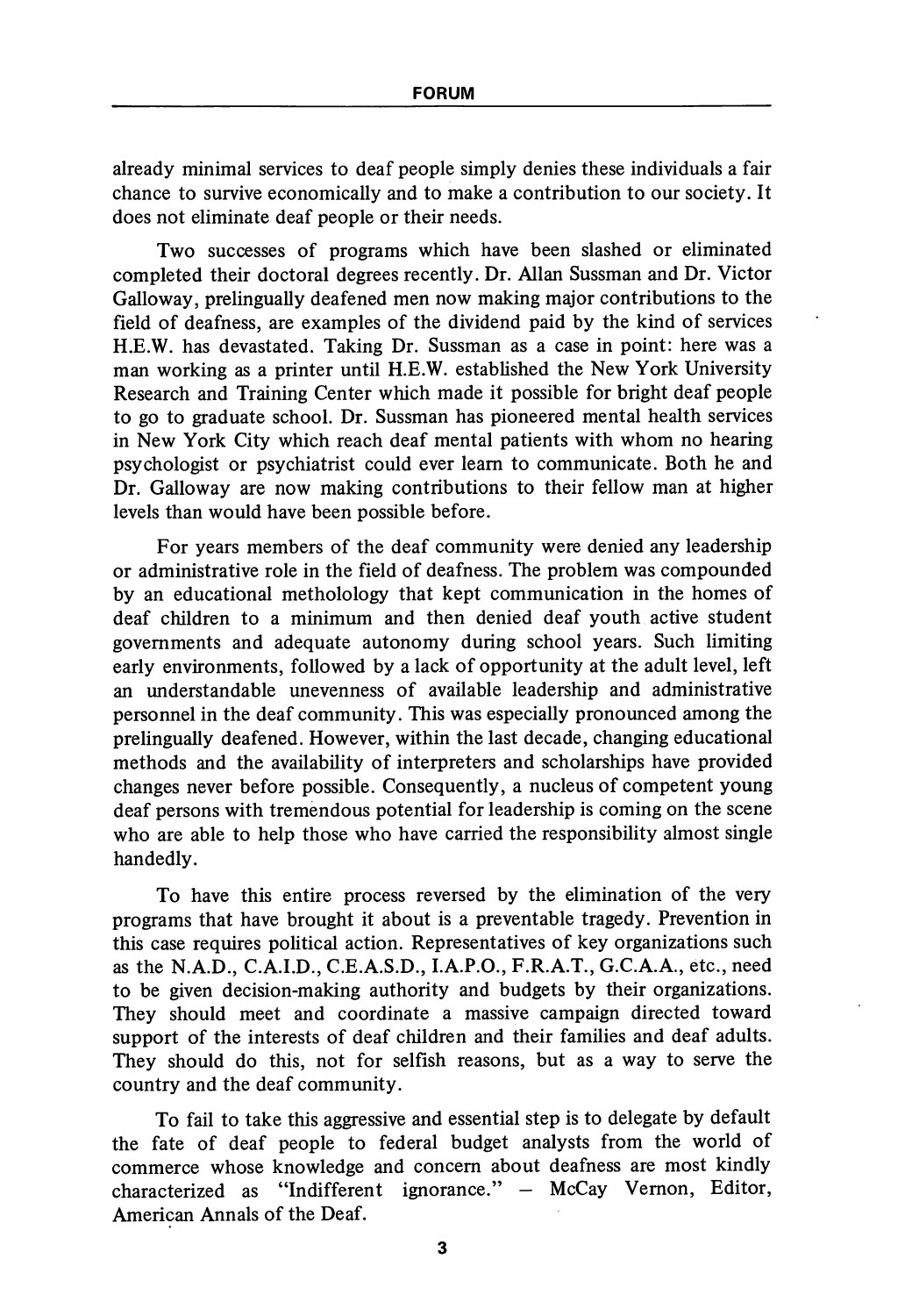## WHO PLANS FOR THE DEAF?

This is the nonvisable disability that develops second class citizens. Persons who are deaf are denied full citizenship in our society. There are 13,500,000 deaf and hard of hearing persons in the United States. About three million persons have no usable hearing for speech communication, and the pre-vocational deaf number 400,000. Noise pollution may greatly increase the number of deaf persons by the year 2000. It is possible by that time we will still be attempting to function under the same archaic statutes and rehabilitation delivery systems, and the problems of deaf persons will continue.

Lack of communication tends to offer second-class citizenship to persons who are deaf. It is not only that the deaf cannot communicate with the hearing, but the hearing cannot communicate with the deaf. The burden is placed on the deaf person. He must learn to express himself so the hearing person can understand, as the deaf person lives in a hearing world. Survival requires adaptation.

Although rehabilitation services for deaf persons are available through the state-federal rehabilitation program, less than 17,000 of the 326,000 persons rehabilitated last year were deaf. Are we avoiding this categorical disability group, or is this group too difficult to rehabilitate? Granted, early detection of hearing problems and focused programs of special education could ease the rehabilitation problems of deaf persons: it still falls to the expertise of rehabilitation to complete the job. Only 45 out of 50 state rehabilitation programs have counselors specially trained to serve the deaf; and only 31 states have state supervisors for services to persons who are deaf. It is doubtful that any state rehabilitation program has an adequate number of trained personnel to serve the people constituting this largest single chronic disability group.

Constraints to successful rehabilitation of persons who are deaf include: 1. archaic statutes (e.g. the oral system of communication is the only system allowed in some state schools for the deaf); 2. only persons who are deaf learn a system of communication: hearing persons are not expected to master any useful system to communicate with deaf persons; 3. organiza tions dedicated to persons who are deaf vie among themselves for membership and status, subsequently services continue to be fragmented; 4. low expectations of ability of the deaf persons to perform; and 5. human service systems focus so much on the loss of hearing itself, that they forget this person as an individual with other needs as well.

Among the forces at work on behalf of persons who are deaf is the NRA Task Force on Deafness, which is to bring to the attention of the NRA membership potential for services to the deaf. The Council of State Administrators of Vocational Rehabilitation has a Committee on Deafness charged with the responsbiility of explicating possibilities of services for the deaf and encouraging other state directors to incorporate such services into